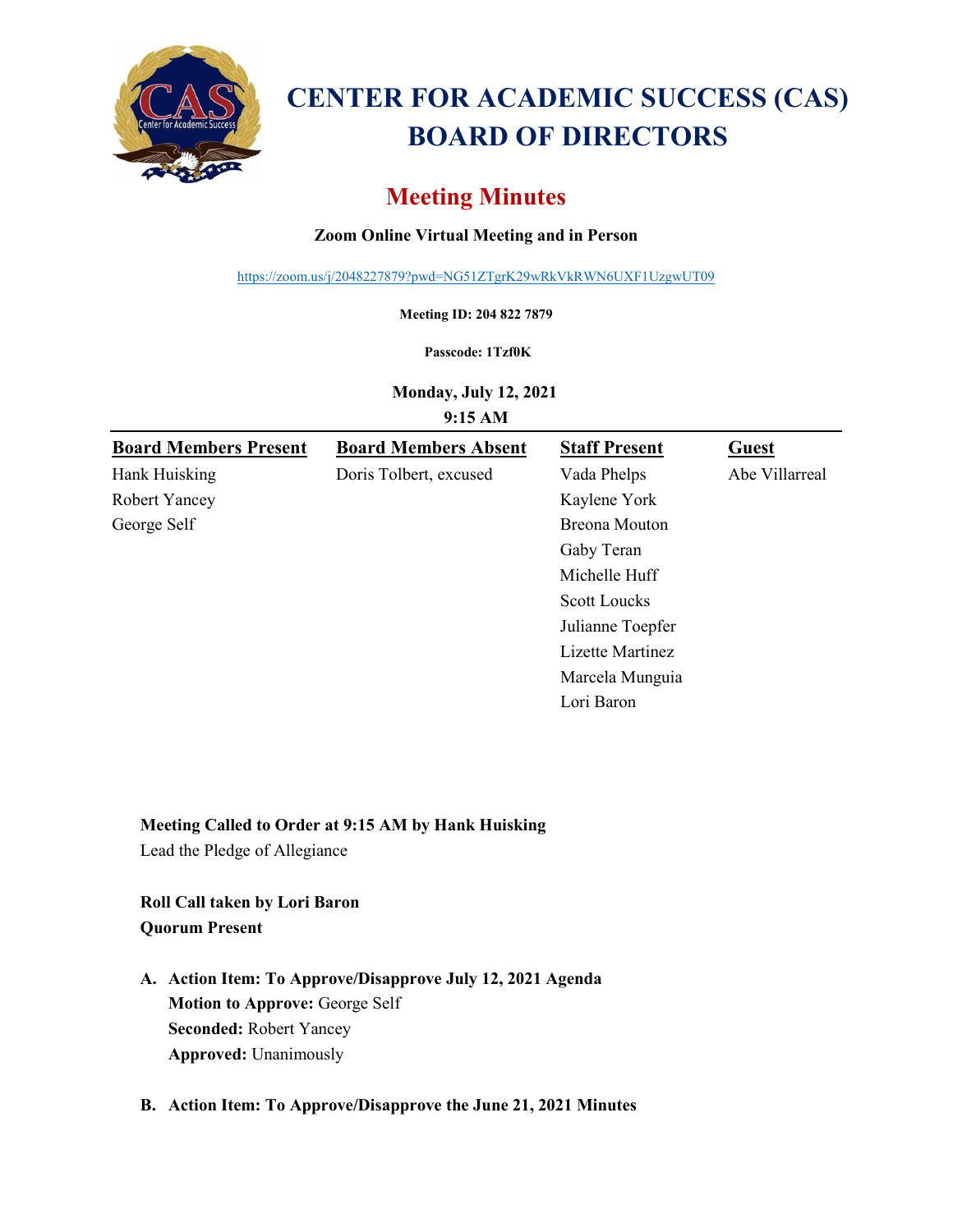**Motion to Approve:** Robert Yancey **Seconded:** George Self **Approved:** Unanimously

#### **C. Business/Finance**

Michelle stated there was nothing new or unexpected with the budget. There were no questions.

## **D. Action Item: To Approve/Disapprove New CAS Board Member Abe Villarreal Motion to Approve:** Robert Yancey **Seconded:** George Self **Approved:** Unanimously

#### **E. Action Item: To Approve/Disapprove the FY22 Adopted Budget**

Vada stated that the budget must be viewed twice. It is the same as presented at the last meeting. There were no comments from the public. The budget will be given to the State by July 15. Michelle said this budget is similar to prior budgets other than the ESSR money

**Motion to Approve:** George Self

**Seconded:** Robert Yancey

**Approved:** Unanimously

#### **F. Action Item: To Approve/Disapprove the Employee Retention Stipends**

Michelle: ESSR funding allows for staff retention stipends to retain current staff. This is not performance related.

Vada: It has been difficult to find teachers. This helps to retain them. There are limitations for what we can use the ESSR money. We are spending the ESSR funds wisely.

**Motion to Approve:** George Self

**Seconded:** Robert Yancey

**Approved:** Unanimously

#### **G. Report on Current Legislation**

Legislators are no longer in session. Some of the laws that have been approved are: New Process to expel k-4: Teaching the Holocaust twice to 7-12; Remote and Hybrid teaching can continue; Schools cannot require masks or vaccinations; Signs must be posted about reporting child abuse, and Mandatory reporting laws.

#### **H. Principals' Reports**

#### **Douglas CAS Report**

Marcela: Summer School started the day after the last day of school. There are 2 sessions of Summer School. The first session, Bridge the Gap, had roughly half of the student body attending. The second session had more of a summer camp feeling. There were 40 students attending. Enrollment for next year is at 582 completed applications. We are expecting to have 650 students.